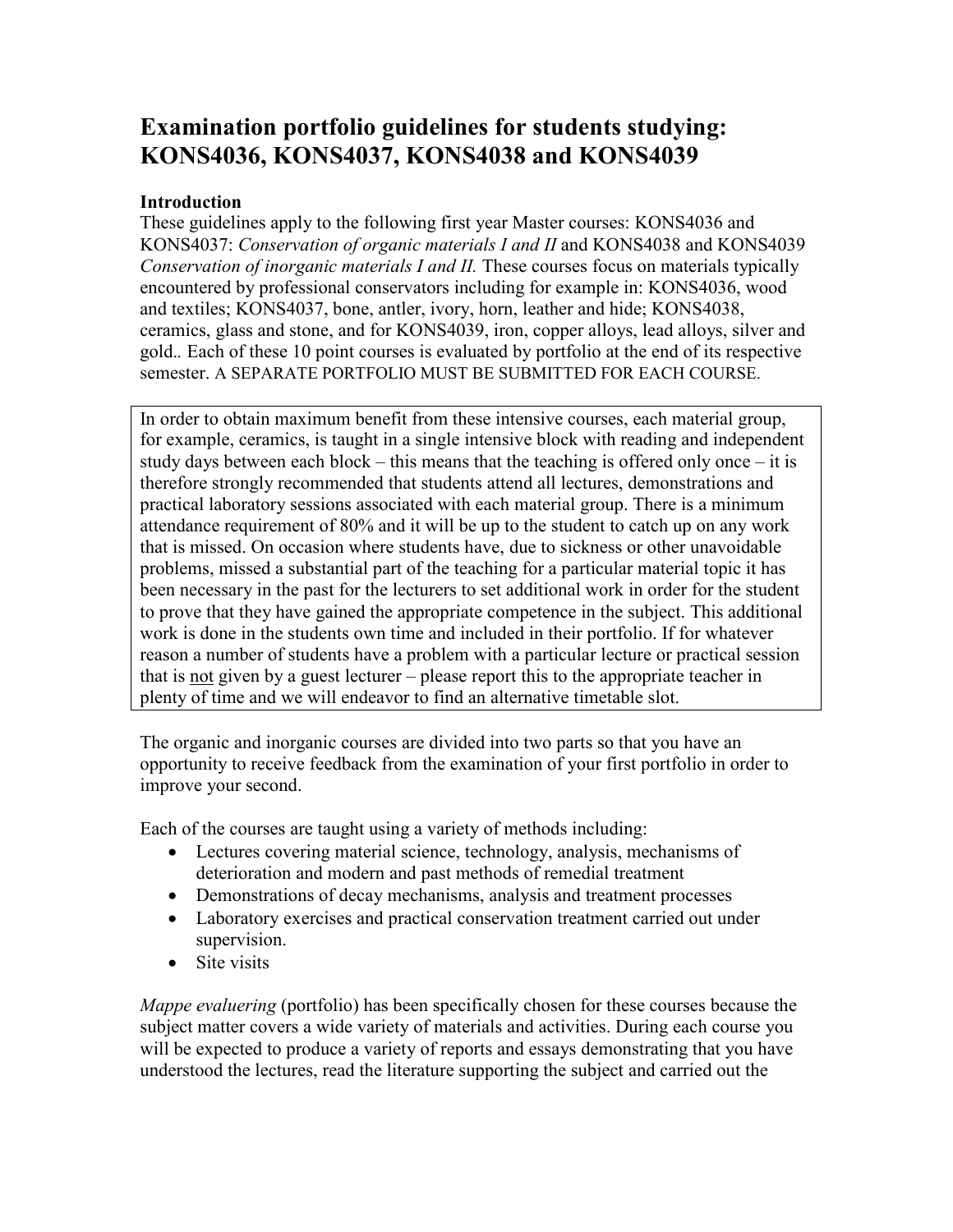practical work to a satisfactory standard. It is important for you to keep this in mind when working on your portfolio and make sure that you have covered all of the requirements.

The layout of the portfolio is at the discretion of the student; however it must contain the following:

- A title page including course number, course title, candidate number, University, title of Master and year of submission.
- A contents page
- The pages must be consecutively numbered
- Essays:

You are required to write 4 essays in total for ALL four of these 10 point modules, two on inorganic materials and two on organic. You must include at least 1 essay in each the mappe in each semester.

A list of essay topics will be handed out at the start of each semester. The first essay must be submitted for review approximately 3 weeks after the subject has been taught. It will be returned to you within three weeks this date. The two remaining essays will be included with the first essay in the portfolio at the end of the semester. The length of each essay must be  $3000 + 100$  words. The guidelines given in: Anbefalt standard for oppgaveskriving, should also be followed.

### • Reports:

Clearly written reports for all: investigations into conservation processes, analysis, laboratory experiments and demonstrated techniques. Where applicable the reports should contain appropriate photographs, drawings, diagrams etc. All must be written up using the IMRaD reporting format.

### • Conservation treatment reports:

Throughout the four courses each student will be given a range of museum objects, modern objects and conservation treatment test samples. All condition recording, pretreatment investigation, treatment processes and post treatment recommendations for these objects must be recorded using the standard conservation report format. See guidelines on conservation reports given out in KONS3000. A draft copy of your first conservation treatment report should be given to the tutor responsible for the course for comment. This will be returned to the student within three weeks and a revised copy of the report should be placed in the portfolio. If an object is to be returned to its respective museum it must be accompanied by an additional copy of the report.